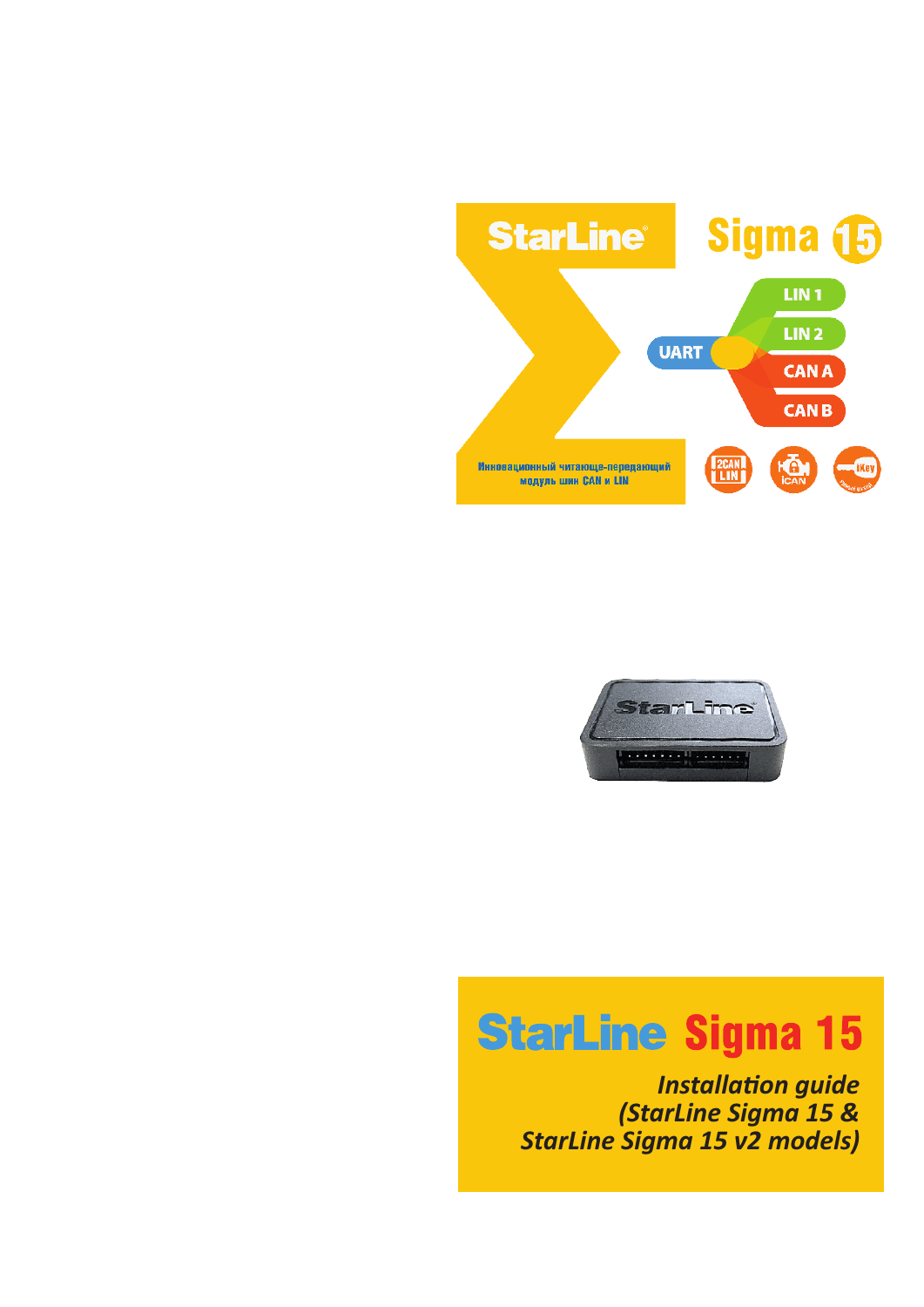# **Installation quide**

# **StarLine Sigma 15**

#### *Brief overview*

**StarLine Сигма 15** & **StarLine Сигма 15 v2** CAN/LIN modules (following simply **Sigma 15**) are designed for installation in vehicles along with electronic units of other manufacturers.



**Sigma 15** receives command signals to its inputs and transfers them to the vehicle for Central Lock control, OEM alarm system mode change, "Comfort" function realization. Plus, it's able to inform alongside equipment about data available through CAN lines such as: door or trunk or hood opening, brake pedal pressure, ignition key position, etc. Sigma 15 can block the engine (iCAN technology), bypass keyless immobilizer (iKey technology) or even start the engine.

The full list of supported functions for each car model is available on the website *[can.starline.ru](http://can.starline.ru/)*. In common case the outline of connection is as follows (for example *[Davinci PHI-1380RS](http://piti.ru/katalog/avtomobilnye-okhrannye-sistemy/sistemy-s-zapuskom-dvigatelya/avtosignalizatsiya-davinci-phi-1380rs/)* remote-start & security system equipped with **Sigma 15**):



It's possible to use *[SigmaBUS](http://help.starline.ru/sigma/modul-sigma-10/opisanie-interfejsa-sigmabus/)* digital interface for data exchange. It takes fewer connections (*[StartFone](http://www.startfone.su/index.php/manuals-startfone/startfone1-wiring)* unit installation for example)::



Finally Sigma 15 can be installed as a separate stand-alone Remote Starter in some cases. One can start the vehicle by OEM remote Lock-Lock-Lock command (refer for the sample PTS Toyota & Lexus *Installation quide*):

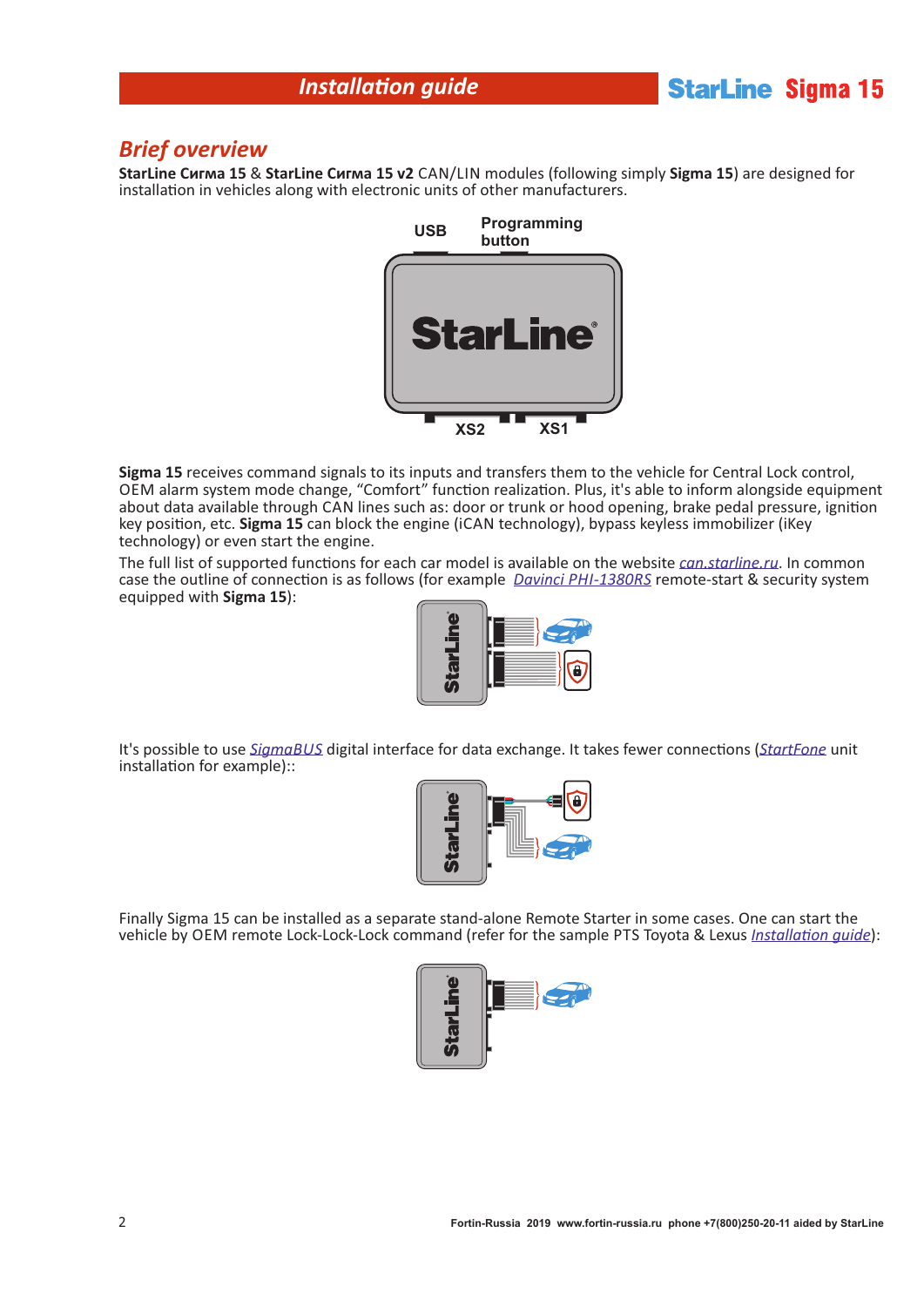# **StarLine Sigma 15**

# **Installation quide**

### *Principle wiring diagram*

CAN and/or LIN lines must be connected in addition to power supply wires. One can see the number of used lines for each car model as well as their connections on *[can.starline.ru](http://can.starline.ru/)*.

The algorithms of other inputs and outputs are specified "by default". They can be changed and connected in depending on a solved problem (please refer to their description below). You must decide what wires and how you want to use and then make proper connections. Available functions are listed on the website *[can.starline.ru](http://can.starline.ru/)* too.



#### *Programming*

You need PC with USB-port and Internet connection for programming of **Sigma 15**: **1.** Load **"StarLine Master"** program from *[help.starline.ru](http://help.starline.ru/hp/en/documentation-101057378.html)* website install and run it.



**2.** Connect **Sigma 15** to your PC. StarLine Master will recognize its hardware version.

| <b>Detected</b><br>device                                                                                                                                                                      |  | <b>StarLine Sigma 15 (SIGMA S808 012345)</b>                                                           | $($ or $)$                                   | <b>Detected</b><br>device | StarLine Sigma 15 (v2) (SIGMAV2 S812 012345) |
|------------------------------------------------------------------------------------------------------------------------------------------------------------------------------------------------|--|--------------------------------------------------------------------------------------------------------|----------------------------------------------|---------------------------|----------------------------------------------|
| 3. Go to <i>can.starline.ru</i> and find the reference to the proper hardware (StarLine Sigma 15 or<br>StarLine Sigma 15 v2) in "Outside modules" section. Download firmware for your vehicle. |  |                                                                                                        |                                              |                           |                                              |
|                                                                                                                                                                                                |  |                                                                                                        | <b>StarLine</b>                              |                           |                                              |
| 4. Switch to StarLine Master and Update Sigma 15 firmware.                                                                                                                                     |  |                                                                                                        |                                              |                           |                                              |
|                                                                                                                                                                                                |  |                                                                                                        | StarLine<br><b>UPDATE</b><br><b>FIRMWARE</b> |                           |                                              |
| 5. Press "Device settings" than chose your car model precisely.                                                                                                                                |  |                                                                                                        |                                              |                           |                                              |
|                                                                                                                                                                                                |  |                                                                                                        | <b>EVICE SETTING:</b>                        |                           |                                              |
|                                                                                                                                                                                                |  | 6. If you want to change I/O settings as well as Additional functions make it. Press "Save to device". |                                              |                           |                                              |
|                                                                                                                                                                                                |  |                                                                                                        | <b>SAVE TO DEVICE</b>                        |                           |                                              |

**Important!** Some firmware versions allow you to change **Sigma 15** settings via the Programming button. We strongly recommend you not to do it as it's easy to make an error.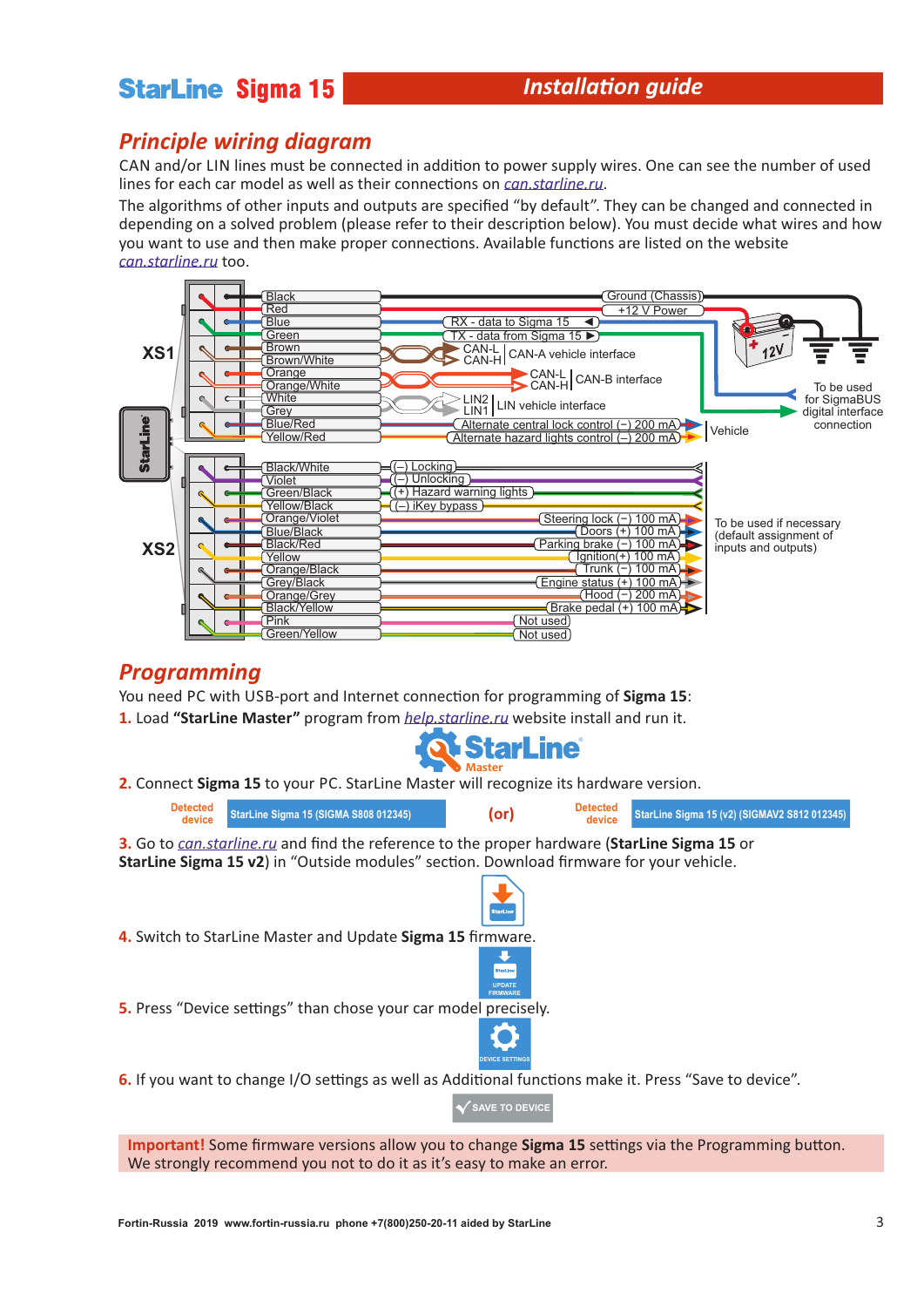# *Inputs algorithms*

There are 4 programmable (variable) inputs: one is positive (Green/Black), three others are negative (Violet, Black/White, Yellow/Black). All of them are located on the second 14-pin connector (XS2). Use correct signals for the control in accordance with inputs polarity ("plus" or "minus").

Each of inputs can be programmed as follows (as soon as **Sigma 15** receives the signal via one of inputs it passed the command through CAN or LIN lines if it is available for this car model):

- 1. Hazard lights control Sigma 15 activates the flashes of all direction-indicator lamps.
- **2.** *Locking* control signal receipt leads to the locking of doors.
- **3.** *Locking + Comfort* the same as above plus windows closing.
- **4.** *Unlocking* control signal causes doors unlocking.
- **5. Comfort function** windows closing.
- **6.** *Trunk release* to unlock or open the trunk. In some cases the second command can be used for trunk closing.
- **7.** *iCAN blocking* can disallow the engine start and/or it's work by iCAN technology:
	- sent control signal before ignition switch-on to block the engine start;
	- activate control signal to stop the running engine.

In both cases after cancelling of blocking on must turn off ignition and swithch it on again to start the engine.

- **8. Activate preheater** to switch on OEM engine preheater controlled via CAN line.
- **9.** *iKey bypass* to activate OEM immobilizer bypass for engine remote start. **Sigma 15** can start some vehicle engines by itself:
	- $\bullet$  for standard immobilizer bypass send control signal in 1 second before ignition activation, keep it during the period of engine runtime and switch it off after ignition deactivation. In case of failure remote start disconnect control signal and send it again in 1 second prior to ignition;
	- for full engine-start by **Sigma15** one can use two kinds of control signals: continuous voltage and pulse. Continuous voltage (duration more than 3 seconds) must be applied for the whole period of warm-up (engine runtime). Pulse signal (from 0.5 to 2 seconds) can start the vehicle engine for the time specified by Additional function "Remote start engine runtime, min." or till the second pulse (from 0.5 to 2 seconds).
- **10. Keyless blocking** to protect against OEM smart key keyless commands retranslation. Control signal blocks the work of keyless entry system until it is off.
- **11.** *Remote start disabling*  to turn off iKEY immobilizer bypass algorithm or remote start of engine by **Sigma 15**. Moreover the engine will be shut down if it had been started by **Sigma 15** module.
- **12.** *Simulate driver's door opening* to simulate the short opening of the door by sending faked signal through CAN line.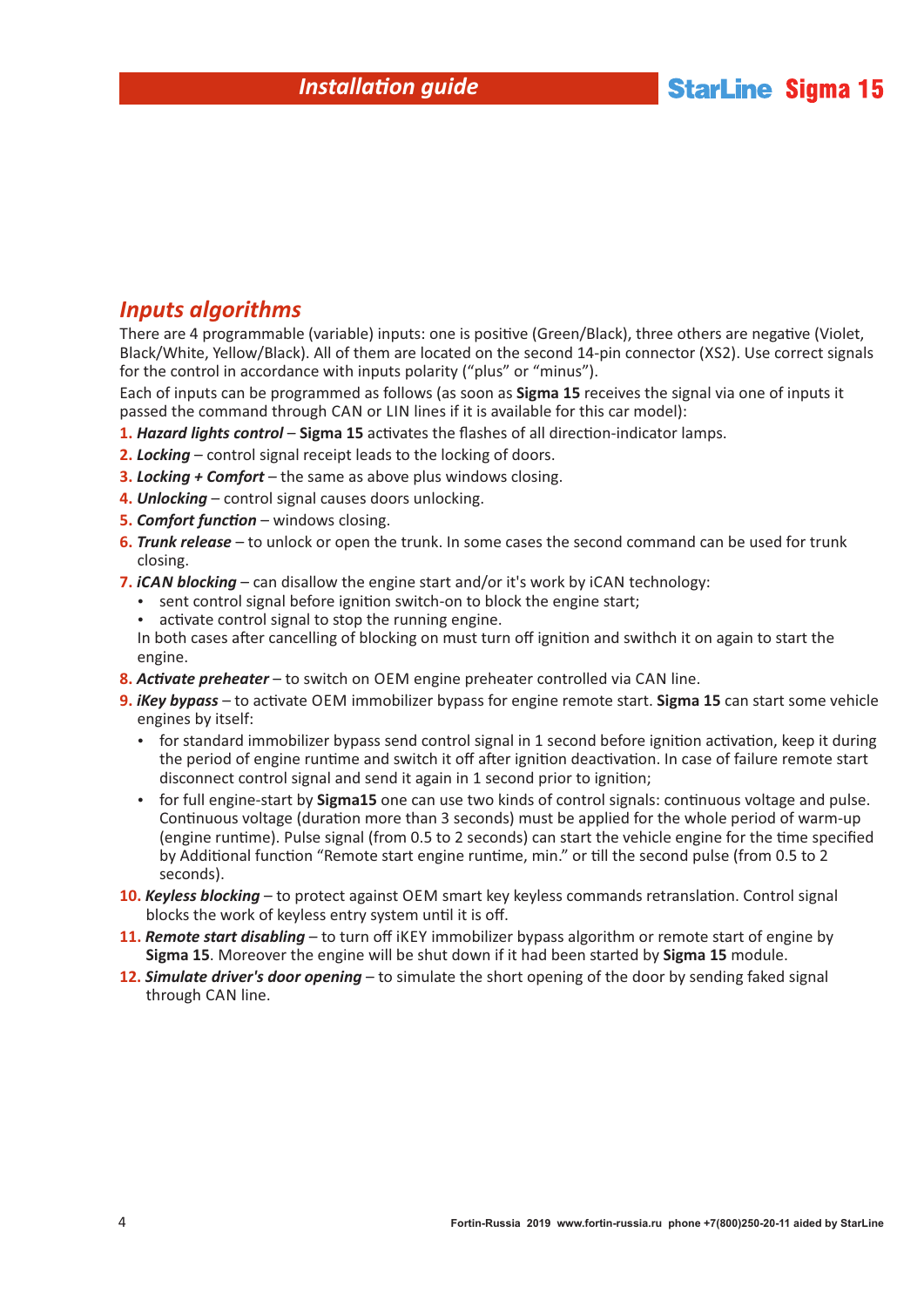# **StarLine Sigma 15**

## *Outputs algorithms*

10 programmable (variable) outputs are located on both connectors: 12-pin (XS1) and 14-pin (XS2).

- 2 outputs with alternating polarity of XS1 (Blue/Red and Yellow/Red) are used by default as:
- **1.** *Alternate central lock control* to be used for direct wire control of the central locking system. It can be used when corresponding signals are not present in CAN or LIN lines. Polarity of this output is defined by the firmware.
- 2. Alternate hazard lights control to be used for direct wire control of all direction-indicator lamps. It can be used when corresponding signals are not present in CAN or LIN lines. Polarity is defined by the firmware.

The following algorithms can be set for each of XS1 outputs:

- **3.** *Starter control* can be used when **Sigma 15** can start the engine but the wired starter control is needed (for example some Toyota и Lexus models). It will be activated when starter switch-on is needed and deactivated after engine start (or 5 seconds after an unsuccessful start attempt). It is possible to change its polarity.
- **4. Immobilizer LED switch-off** this output is active as soon as Sigma 15 receives iKEY bypass signal (or Lock-Lock-Lock command from OEM remote) and stays active until ignition is off. It is possible to change its polarity.

Remaining 8 outputs are on the second 14-pin connector (XS2). 4 of them are positive (Blue/Black, Yellow, Grey/Black, Black/Yellow), other 4 are negative (Orange/Violet, Black/Red, Orange/Black, Orange/Red).

All of them are used usually for status data transfer from the vehicle CAN and LIN lines. Each of the outputs can use any algorithm of the following list (if corresponding data are available for the car model):

- **1.** *Brake pedal* brake pedal is pressed.
- **2. Parking brake** parking brake (or handbrake) is active.
- **3. Engine run status** the presence of TAXO pulses when ignition is on.
- **4. Ignition** ignition is on.
- **5.** *Doors* one or more vehicle doors are opened.
- **6.** *Trunk* trunk is opened.
- **7.** *Hood* hood is opened.
- **8. Accessories** accessories power line is active.
- **9. Reverse** transmission gear lever is in the reverse (R) position.
- **10.** *Steering lock* special algorithm for steering wheel unlocking during remote start (for Toyota and Lexus). Violet/Orange wire can be used for it only.
- **11.** *Driver's door* driver's door opened.
- **12.** *Passenger's doors* one or more passenger's doors are opened.
- **13. Parking**  $A/T$  selector lever is in the parking (P) position.
- **14.** *Alarm of security system* OEM security system is in alarm/panic mode.
- **15.** *Security system status* OEM security system armed.
- 16. Remote start control confirmation special algorithm consisting of several steps. It works when the engine can be started by **Sigma 15**:
	- short 1-second pulse as soon as **Sigma 15** receives RS command;
	- secondary long status signal after the successful engine start for the period of engine runtime. It will be over in 1 second after ignition switching off (or in 5 seconds after engine shut down on the condition that ignition stays on).
- 17. Immobilizer LED switch-off this output is active as soon as Sigma 15 receives iKEY bypass signal (or Lock-Lock-Lock command from OEM remote) and stays active until ignition is off.
- **18. Remote start status** to cut off required wires (like ignition, engine blocking, etc.) for the whole duration of remote started engine runtime:
	- it will be activated 1 second prior to remote start attempt;
	- it stops 2 seconds after ignition switch off.
- **19.** *Disabled* to switch off the output.